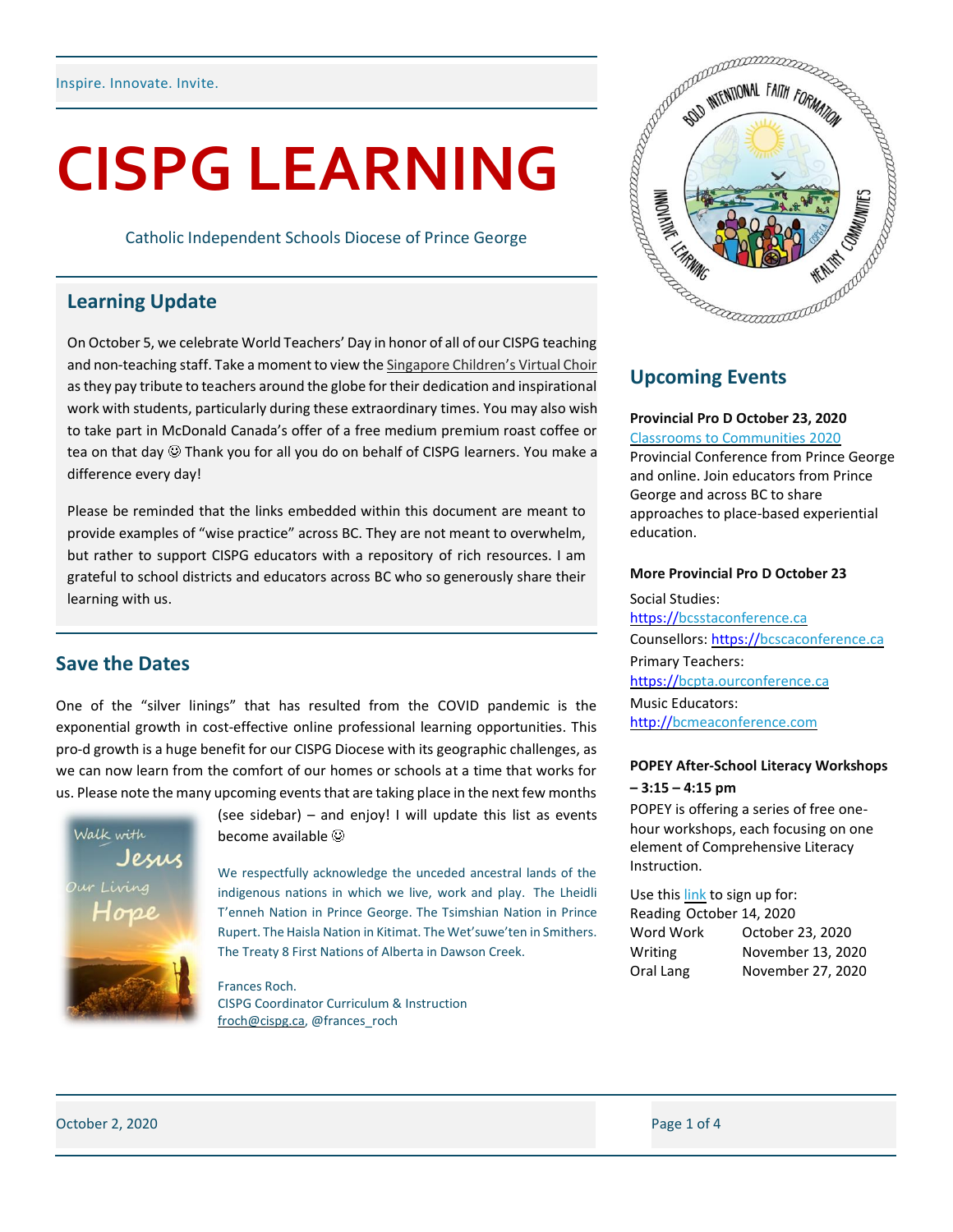### **New Resources**

All of the resources mentioned in this newsletter have been collected from school districts and educators across the province. They will be also posted as well on ou[r CISPG.ca website](http://cispg.ca/staff-intranet/curriculum-and-instruction/) under Curriculum & Instruction/Websites & Blogs. Please note that this section of the website is currently under construction  $\odot$ 



- **Literacy** Adrienne Gear Check out [Top Ten Tuesday](https://readingpowergear.wordpress.com/2020/09/22/top-ten-tuesday-new-fall-picks-for-the-first-day-of-fall/) for great book recommendations on the Fall season. Follow her on Twitter @AdrienneGear.
	- What's Going [on In This Picture?](https://www.nytimes.com/2020/09/13/learning/whats-going-on-in-this-picture-sept-14-2020.html) From the New York times (and excellent for critical thinking). Students look closely at a posted image, stripped of its caption and join a moderated conversation about what they see. On Thursday afternoon, the newspaper reveals more about the image and its origins at the bottom of this post.
	- [POPEY](https://popey.ca/) is offering a series of free one-hour workshops, each focusing on one element of Comprehensive Literacy Instruction. See POPEY After-School Workshops in the sidebar on page 1. As well, if you missed the eHandouts from our online POPEY session on September 23, please check them ou[t here.](https://popey.ca/professional-learning/popey-ehandouts)



- **Numeracy** "Data Talks" has just been launched on the [you-cubed website.](https://www.youcubed.org/resource/data-talks/) Founder Jo Boaler recommends that teachers start their class with a data talk – "so important for our students becoming data literate K-12".
	- The amazing Janice Novakowski (@jnovakowski38) has shared a document about using math manipulatives, materials and tools - ideas for individual math kits, small group shared materials and use of virtual manipulatives[: Use of Math Manipulatives and Materials](https://blogs.sd38.bc.ca/sd38mathandscience/wp-content/uploads/sites/14/2020/09/SD38_Math_Materials_Fall_2020.pdf) – A Collection of K-[9 Resources.](https://blogs.sd38.bc.ca/sd38mathandscience/wp-content/uploads/sites/14/2020/09/SD38_Math_Materials_Fall_2020.pdf) **READ THIS!**
	- On the Richmond blog as well is an excellent planning resource thanks to Janice Novakowski: [SD 38 K-7 Math Essential Learning Standards.](https://blogs.sd38.bc.ca/sd38mathandscience/fall-2020-resources/) **READ THIS**
	- Janice also reminds teachers to check out the great resources on prioritizing learning standards, finding out what your students know, and outdoor learning  $-$  available on the BC [Numeracy](https://sites.google.com/view/bc-numeracy-network) website. Follow them on twitter @BCnumeracy.
	- Kelli Vogstad has shared the following article on "How to create Math Toolkits for your [Students](https://www.mixandmath.com/blog/how-to-create-math-toolkits-for-your-students)".
	- Check out some of the projects available at [Public Math](https://www.public-math.org/) like the [Hexagon Challenge.](https://www.public-math.org/hexagon)
	- Box Cars and One-Eyed Jacks Resources Recent videos this week provide teachers with some quick mental math breaks for your students: [10 Primary Math Breaks](https://www.youtube.com/watch?v=6Qo6mb3ZX8s&ab_channel=BoxcarsEducation) and Upper Elementary [Math Breaks.](https://www.youtube.com/watch?v=ggZfVC65v5I&ab_channel=BoxcarsEducation) To receive weekly updates, sign u[p here.](https://www.boxcarsandoneeyedjacks.com/newsletters/)
	- Steve Wyborney has shared a favorite resource that was posted in  $2019 20$  Days of Number [Sense and Rich Math Talk \(K-12\).](https://stevewyborney.com/2019/02/20-days-of-number-sense-rich-math-talk/) You can subscribe to his [blog](https://stevewyborney.com/author/stevewyborneygmail-com/) or take a look at his YouTube channel.

**Explorations** • For teachers of Social Studies, this is a **MUST VISIT** website/blog created by Glen Thielmann, currently working at SD #57 and UNBC. Check out his story cards and hi[s Grade 8](https://www.thielmann.ca/uploads/2/4/2/6/24266342/ss8_new_outline_sep_2016.pdf) and [Grade 9](https://www.thielmann.ca/uploads/2/4/2/6/24266342/ss9_outline_sep_2016.pdf) course outlines and section on resources. Glen is a well-respected teacher and winner of the Governor General's Award for Teaching.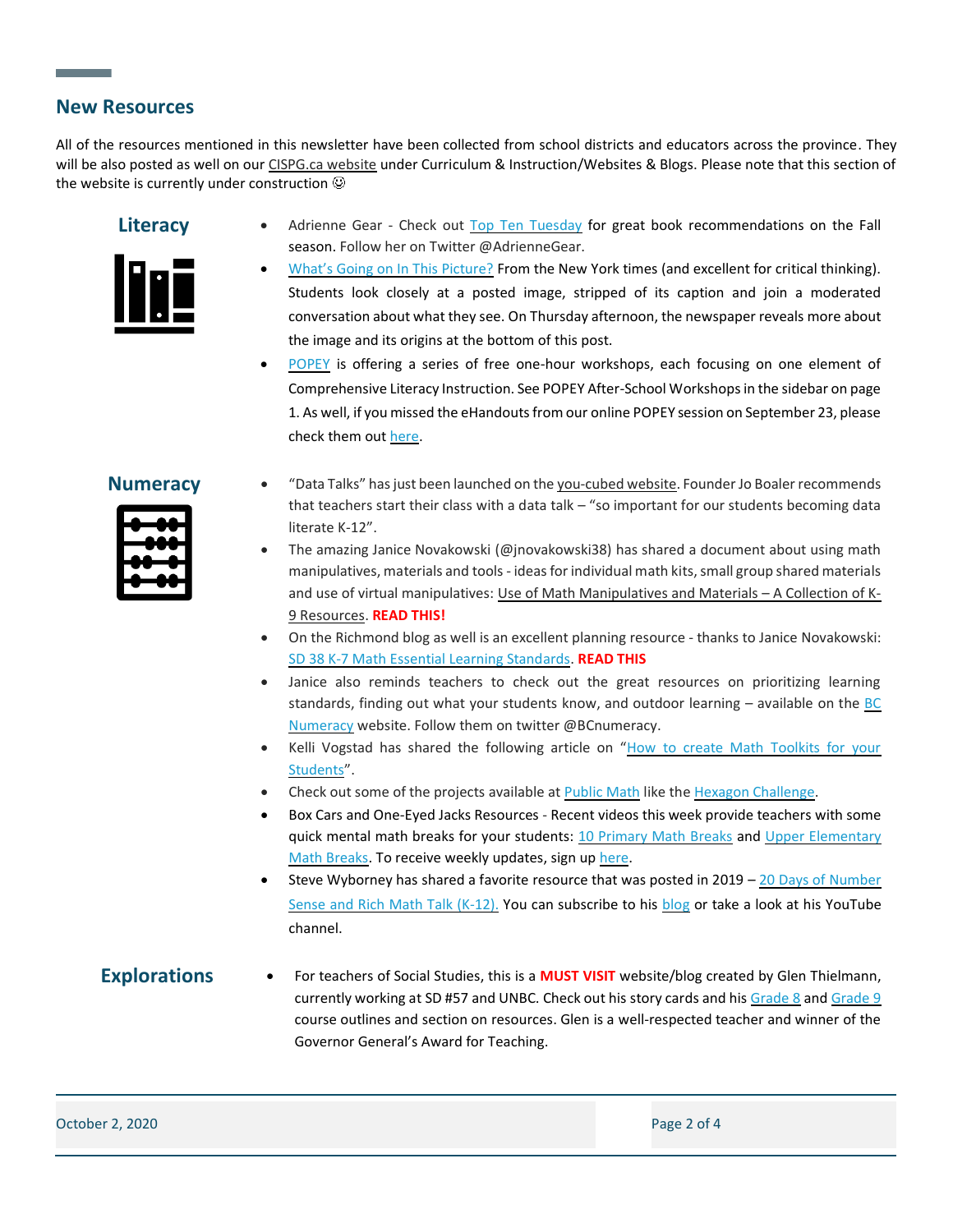

- Keep kids of all ages engaged and interested in exploring art and making with unique handson projects inspired by your favorite [Hirshhorn](https://hirshhorn.si.edu/explore/kids-at-home/?utm_source=siedu&utm_medium=referral&utm_campaign=ecr) artworks. New projects are released every week.
- Canadian Heritage Check out [Northern Lights Virtual Show!](https://www.canada.ca/en/canadian-heritage/campaigns/sound-light-show.html) This unique virtual show will engage students while teaching them Canada's history.
- [Exploring By The Seat Of Your Pants](https://www.exploringbytheseat.com/) aims to inspire the next generation of scientists, explorers and conservationists by bringing science, exploration, adventure and conservation live into classrooms through virtual speakers and field trips with leading experts across the globe. Subscribe to the teachers' newsletter and book camera spots to attend "live" events.
- [National Film Board for Education](https://www.nfb.ca/education/) Check out the [Education Playlists](https://www.nfb.ca/education/educational-playlists/#for-the-classroom?ed_en=feature_2&feature_type=promobox&promobox_id=2604) for ages five to seventeen.

- **PHE/SEL** 15 New Cooperative Games for grade K-3, 4-6, 7-12 are UP and RUNNING on the PHE Learning [Centre!](https://phecanada.ca/programs/phe-learning-centre/physical-education-activities)
	- Shared by RosePillay1: Create A Classroom Manifesto In Collaboration With Your Students [http://learnforward.ca/classroom-manifesto-eguide/](https://t.co/JP3nsa5PEo?amp=1) FREE guide for Grades 1-6 classrooms on how to be "powerful learners".
	- Shared by  $\omega$ T\_F\_Berger One form of expertise teachers develop over years is how to keep students on track for learning throughout the day, and these strategies teachers have shared wit[h @edutopia](https://twitter.com/edutopia) are their essential tools for helping students regain their calm and focus: How [To Maslow Before Bloom.](https://www.edutopia.org/article/how-maslow-bloom-all-day-long)



- **Inquiry** Take a look at Trevor Mackenzie's [YouTube channel](https://www.youtube.com/channel/UC2GXyoFLc0F15zEVp7ueBpg/videos) for some video content around inquiry. Follow Trevor @trev\_mackenzie
	- Each week, Trevor also shares an inquiry [sketch](https://www.trevormackenzie.com/exclusive-sketchnotes) note.
	- [Ms J's Learning Blog](https://msjohnsonk.wordpress.com/) shared by Jenny Schroeder. This is an excellent blog full of videos that show inquiry-based learning at work. Well worth a read – and great for ADST or STEAM projects!





- **ProD** Register for FREE Open Course Resources [webinar](https://ocr.openschool.bc.ca/mod/book/view.php?id=3325&chapterid=38267) on October 8 at 3:30 pm: Student-Centred Assessment to Support Inquiry-Based Learning with [@rbathursthunt](https://twitter.com/rbathursthunt) [@trev\\_mackenzie](https://twitter.com/trev_mackenzie)
	- Tech-Up from Science World offers coding and digital skills professional development experiences for educators. Their reservable virtual programs are designed by education specialists and reflect British Columbia's curriculum. Check out the **[Coding Workshops](https://www.scienceworld.ca/techup/)** here.
	- Online Seminars on Daily 5 Literacy Framework, Café Literacy System, Math Daily 3 Framework and more can be found on the **[Daily 5 Café](https://www.thedailycafe.com/workshops/online-seminars)** website.
- **Planning** Lesson Plan resources shared by Rose Pillay @RosePillay1 from:
	- o [UVic](https://libguides.uvic.ca/c.php?g=256501&p=5039011)
	- o [SFU](https://www.lib.sfu.ca/help/research-assistance/subject/education/pdp/lesson-plans)
	- o [TeachBC](https://teachbc.bctf.ca/)
	- o [UBC](https://guides.library.ubc.ca/lessonplanselementary)
	- More planning resources can be found on the cispg.ca website unde[r Curriculum& Instruction.](https://drive.google.com/drive/folders/0B6F8lsP8bj7PTTVGcFpTVzhQd00)